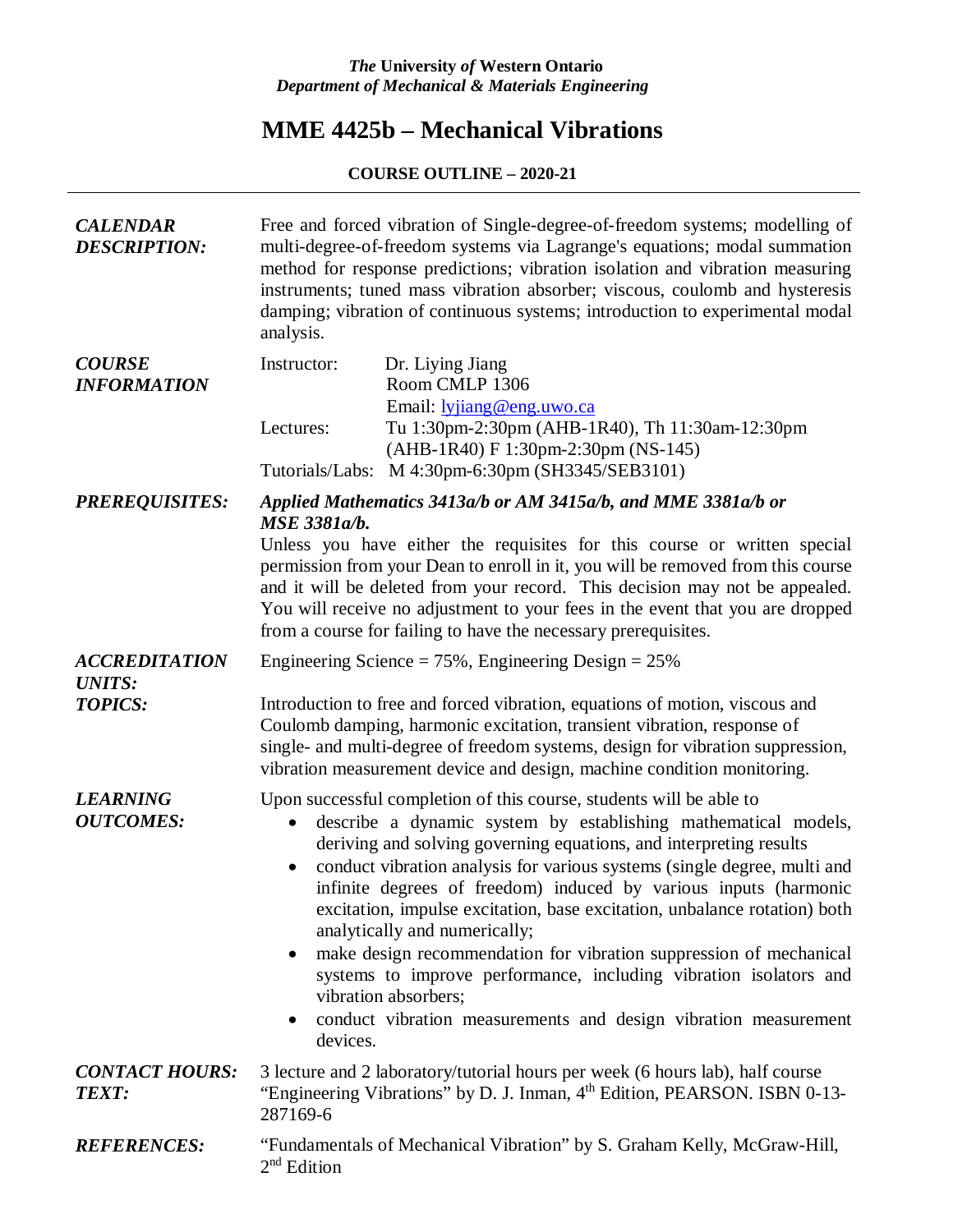| <b>TUTORIALS:</b>     | "Mechanical Vibrations" by S. S. Rao, Addison Wesley, SI Edition, Prentice<br>Hall<br>"Shock and Vibration Handbook" by C. M. Harris, McGraw-Hill, 5 <sup>th</sup> Edition<br>Students are expected to attempt relevant questions from the text and discuss<br>in the tutorial periods. The teaching assistant will present numerical solutions<br>for some examples.               |     |  |  |
|-----------------------|-------------------------------------------------------------------------------------------------------------------------------------------------------------------------------------------------------------------------------------------------------------------------------------------------------------------------------------------------------------------------------------|-----|--|--|
| <b>EXAMINATIONS</b>   | 2 hour Closed Book midterm exam<br>3 hour Closed Book final exam                                                                                                                                                                                                                                                                                                                    |     |  |  |
| <b>UNITS:</b>         | SI units will be used                                                                                                                                                                                                                                                                                                                                                               |     |  |  |
| <b>EVALUATION:</b>    | The final grade is computed as follows:<br>Assignments<br>Assignment 1: Due time 6:30 pm on Monday January 25<br>Assignment 2: Due time 6:30 pm on Friday February 12<br>Assignment 3: Due time 6:30 pm on Monday March 15<br>Assignment 4: Due time 6:30 pm on Monday April 5                                                                                                      |     |  |  |
|                       | Mid-term Test<br>Date: Monday February 22<br>Time: 4:30 pm-6:30 pm<br>Location: SH-3345                                                                                                                                                                                                                                                                                             | 20% |  |  |
|                       | Hands-on Laboratory – Three group laboratory sessions for the semester 5%<br>Lab 1: Week of February 8-12; Lab 2: Week of March 8-12;<br>Lab 3: Week of March 22-26.<br>Location: SEB3101                                                                                                                                                                                           |     |  |  |
|                       | Course Project                                                                                                                                                                                                                                                                                                                                                                      | 15% |  |  |
|                       | Due: 5:00 pm on April 9<br><b>Final Examination</b>                                                                                                                                                                                                                                                                                                                                 | 55% |  |  |
| <b>COURSE POLICY:</b> | Due to the nature and structure of evaluation in this course, it is exempt from<br>the 15% policy. This means that you will not have received 15% of your grade<br>prior to the course drop deadline. If you have any concerns about your<br>progress in this course, at any point, I encourage you to speak with me<br>directly.                                                   |     |  |  |
|                       | <b>Assignments</b><br>• Late submission of assignment will receive a grade no higher than 50% for<br>that assignment.<br>• Missing an assignment without academic consideration will translate into a<br>zero mark for that assignment.<br>• Missing an assignment with academic consideration will only account for the<br>completed assignments for the assignment weighted mark. |     |  |  |
|                       | <b>Laboratory</b> sessions<br>• Students who arrive 15 min after the scheduled lab time will receive a grade<br>no higher than 50% for that lab session;<br>• Missing a lab without academic consideration will result in a zero mark for<br>that lab;<br>• Late submission of lab report will receive a grade no higher than 50% for<br>that lab session;                          |     |  |  |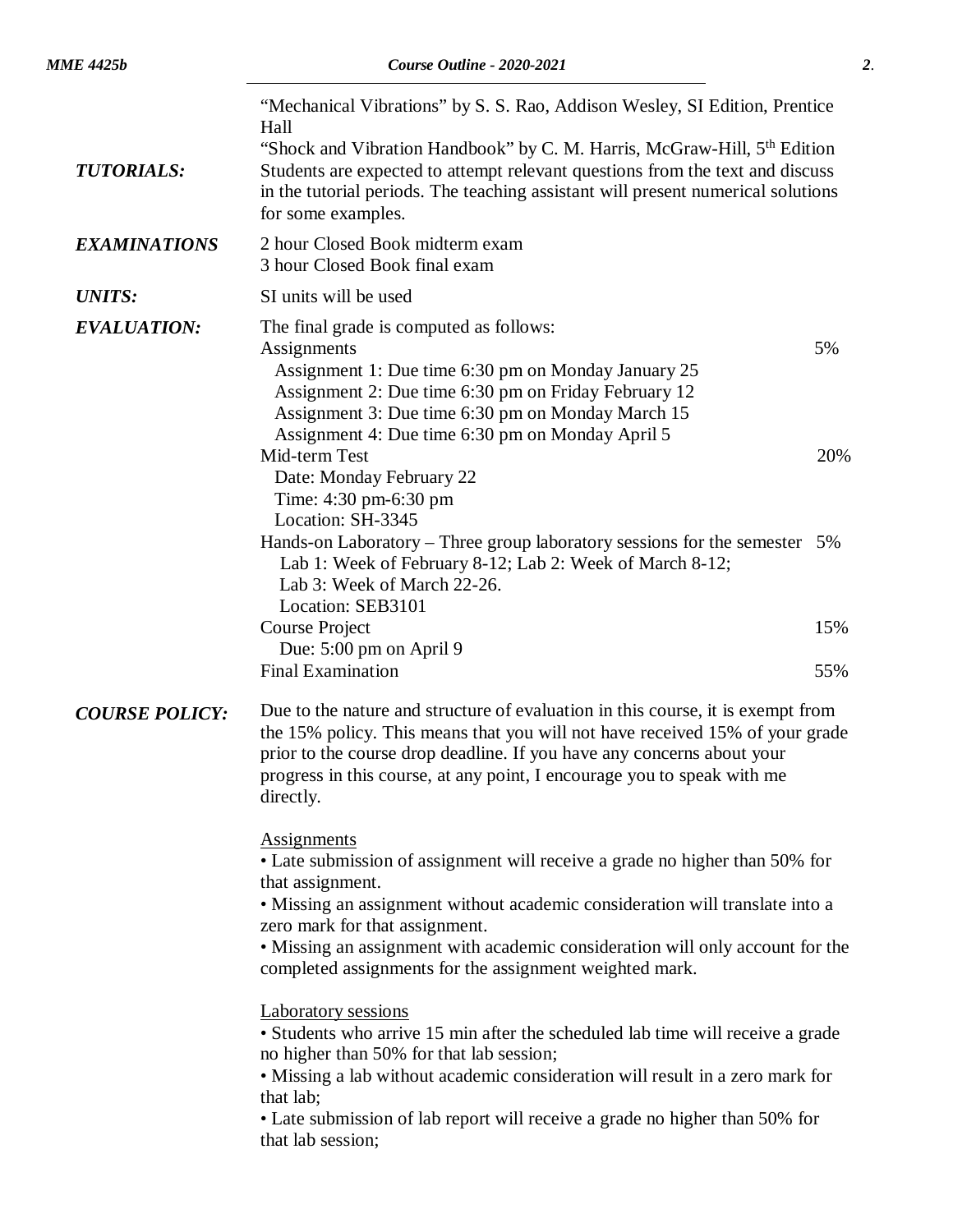• Students who miss a lab with academic consideration are required to reschedule the lab by contacting the course instructor. Failure to do so will result in a zero mark for that lab.

### Midterm exam

• No make-up midterm options will be offered regardless of the circumstances for which the midterm was missed;

• Missing the midterm exam without academic consideration will result in a zero mark for the midterm;

• Missing the midterm exam with academic consideration will automatically shift the weight of the missed midterm exam into the final exam;

• Examination will be CLOSED BOOK with only non-programmable calculators permitted.

### Course project

• Missing the scheduled presentation without academic consideration will result in a zero mark for the presentation;

• Late submission of the project report without academic consideration will receive 50% penalty for the assigned mark of the written report;

• Students who miss the scheduled presentation or submit the project report late with academic consideration are required to make alternative arrangements by contacting the course instructor. Failure to do so will result in a zero mark for the project.

#### Final exam

• If a minimum of 50% is not obtained on the final examination, the student cannot receive a final mark greater than 48% for the course;

• Examination will be CLOSED BOOK with only non-programmable calculators permitted.

*ENGLISH:* In accordance with Senate and Faculty Policy, students may be penalized up to 10% of the marks on all assignments, tests and examinations for improper use of English. Additionally, poorly written work, with the exception of final examinations, may be returned without grading. If resubmission of the work is permitted, it may be graded with marks deducted for poor English and/or late submission.

## *CONSULTATION:* 2:30-4:30pm (W)

*ATTENDANCE:* Any student, who, in the opinion of the instructor, is absent too frequently from class or laboratory periods in any course, will be reported to the Dean (after due warning has been given). On the recommendation of the Department concerned, and with the permission of the Dean, the student will be debarred from taking the regular examination in the course.

*SSD: Please contact the course instructor if you require material in an alternate format or if any other arrangements can make this course more accessible to you. You may also wish to contact Services for Students with Disabilities (SSD) at 661-2111 x 82147 for any specific question regarding an accommodation.*